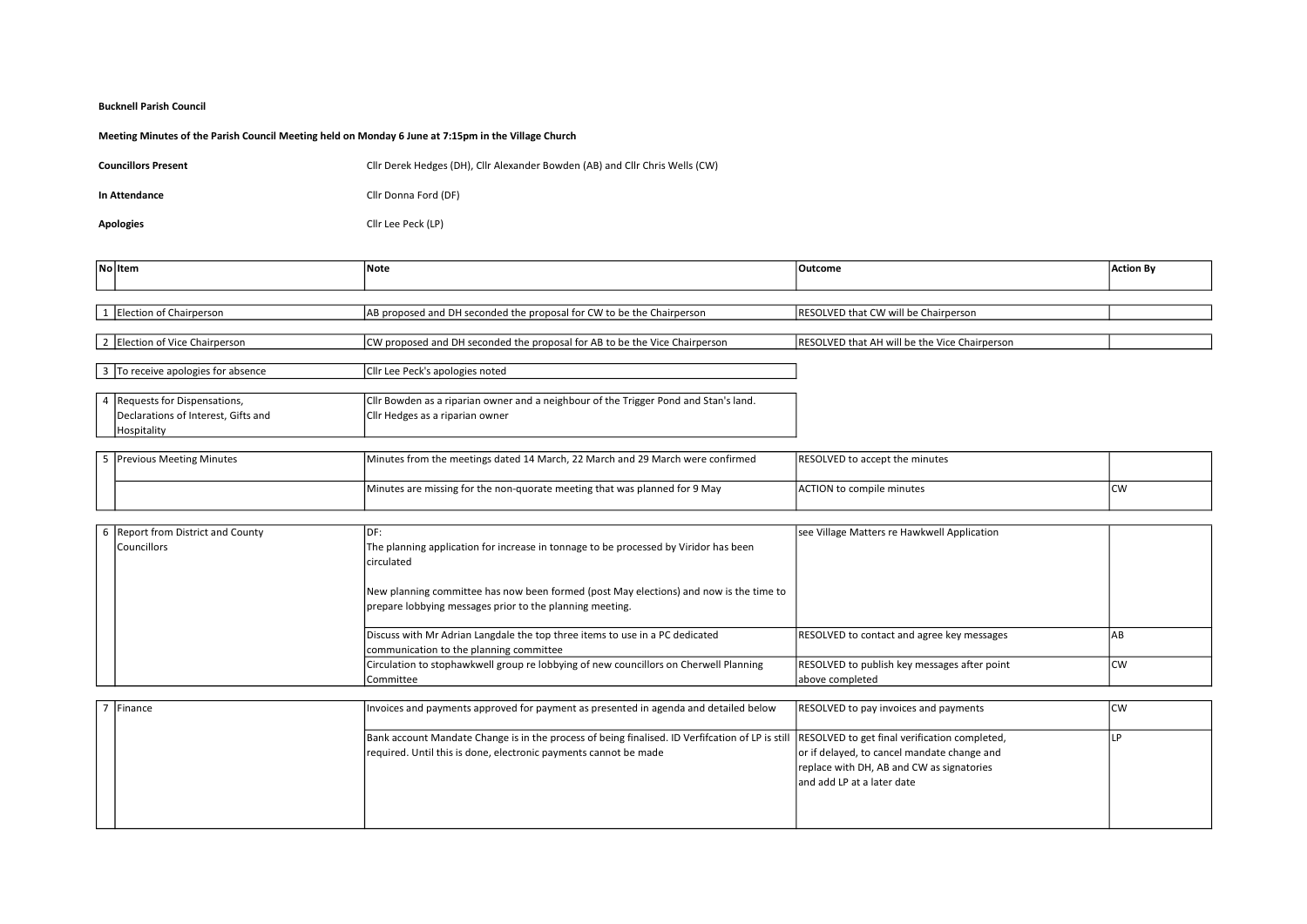| No Item | Note                    |      |                                   |  |              |                           |  |  | Outcome                | <b>Action By</b> |  |  |
|---------|-------------------------|------|-----------------------------------|--|--------------|---------------------------|--|--|------------------------|------------------|--|--|
|         | <b>Payment Schedule</b> |      |                                   |  |              |                           |  |  |                        |                  |  |  |
|         | No.                     | Date | <b>Description Detail</b>         |  | <b>Debit</b> | Year End Cheque No Amount |  |  | Approved Payee<br>Date |                  |  |  |
|         |                         |      | 09-May-22 Hawkwell Banners        |  | Debit        | Mar-23 BACS               |  |  | 66.57 06-Jun-22 JK     |                  |  |  |
|         |                         |      | 09-May-22 Hawkwell Printing       |  | Debit        | Mar-23 BACS               |  |  | 106.9 06-Jun-22 AL     |                  |  |  |
|         |                         |      | 09-May-22 Hawkwell Leaflets Debit |  |              | Mar-23 BACS               |  |  | 47.59 06-Jun-22 AL     |                  |  |  |
|         |                         |      | 09-May-22 Hawkwell Posters Debit  |  |              | Mar-23 BACS               |  |  | 204.4 06-Jun-22 AL     |                  |  |  |
|         |                         |      | 09-May-22 Hawkwell Banners Debit  |  |              | Mar-23 BACS               |  |  | 264.12 06-Jun-22 AL    |                  |  |  |
|         |                         |      | 09-May-22 Hawkwell Banners Debit  |  |              | Mar-23 BACS               |  |  | 37.12 06-Jun-22 AL     |                  |  |  |
|         |                         |      | 09-May-22 Hawkwell Wood           |  | Debit        | Mar-23 BACS               |  |  | 14.56 06-Jun-22 JK     |                  |  |  |
|         |                         |      |                                   |  |              |                           |  |  |                        |                  |  |  |

| 8 | Village Matters                        |                                                                                                                                                 |                                                   |           |
|---|----------------------------------------|-------------------------------------------------------------------------------------------------------------------------------------------------|---------------------------------------------------|-----------|
|   | a. Thames Water and b. Ardley          | Change of ownership of land at Ardley Landfill. Viridor have sold their interests to Valencia                                                   | RESOLVED to maintain a watching brief re:         |           |
|   | Incinerator                            | Waste Planning. They will manage the quarries (are talking about reintroducing landfill) and                                                    | i) the performance of the sewer system when       |           |
|   |                                        | will also operate the Ardley Recycling Waste facility. As the new owners, the waste effluent                                                    | significant rainfall is experienced; and,         |           |
|   |                                        | coming from the site through Bucknell (and so impacting on Thames Water)                                                                        | ii) monitor the situation re availability of Land |           |
|   |                                        |                                                                                                                                                 | <b>Fill Tax Credits</b>                           |           |
|   |                                        |                                                                                                                                                 |                                                   |           |
|   | b. Ardley Incinerator                  | Consultation is underway to increase the tonnage to be processed at the site per year.                                                          | RESOLVED to OBJECT to the application             | AB        |
|   |                                        |                                                                                                                                                 |                                                   |           |
|   | c. Traffic Calming                     | Application is with OCC                                                                                                                         | WAIT for feedback - seek update prior to next     | <b>CW</b> |
|   |                                        |                                                                                                                                                 | meeting                                           |           |
|   | d. Trigger Pond parking and associated | No reports or comments. Suggestion to consider having parking bays marked on the Bicester                                                       |                                                   |           |
|   | issues                                 | Road opposite #'s 1-4 Manor View to encourage road parking and not to block the                                                                 |                                                   |           |
|   |                                        | pavements. Would also act as a speed reducer                                                                                                    |                                                   |           |
|   |                                        |                                                                                                                                                 |                                                   |           |
|   | e. Hawkwell Village                    | Now that the new planning committee has been defined, communicate with them and invite RESOLVED to write to the committee<br>to attend the site |                                                   | AB        |
|   | lf. Queen's Jubilee                    | All agreed that the weekend's events to mark the Queen's Platinum Jubilee were a great                                                          | RESOLVED to communicate thanks to the             | lcw       |
|   |                                        | success. The Parish Council wishes to thank all of those that were involved in organising the                                                   |                                                   |           |
|   |                                        |                                                                                                                                                 | organisers                                        |           |
|   |                                        | various activities their thanks on behalf of the entire community                                                                               |                                                   |           |
|   | lg. Jubilee Garden                     | The Parish Council also wish to thank Sheila Wallington for the work that she put into                                                          | RESOLVED to thank Mrs Wallington                  | <b>CW</b> |
|   |                                        | gaining a £1,500 grant from OCC to fundand create the wonderful Jubilee garden                                                                  |                                                   |           |
|   |                                        |                                                                                                                                                 |                                                   |           |
|   | h. Operation London Bridge             |                                                                                                                                                 | RESOLVED to work with the Church to ensure        | AB        |
|   |                                        |                                                                                                                                                 | a coordinated plan is in place as and when        |           |
|   |                                        |                                                                                                                                                 | needed                                            |           |
|   | i. Insurance                           | Parish Council insurance expired on 31 May.                                                                                                     | RESOLVED to sign up for a three-year fixed        | <b>CW</b> |
|   |                                        |                                                                                                                                                 | Iprice with the insurers                          |           |

| Planning          | Firethorn Developments                                                                      | <b>IRESOLVED to OBJECT</b>                                         |            |
|-------------------|---------------------------------------------------------------------------------------------|--------------------------------------------------------------------|------------|
|                   | Baynards green                                                                              | <b>IRESOLVED to OBJECT</b>                                         | IAB        |
|                   | Rail Freight Terminal at Ardley                                                             | RESOLVED to OBJECT - once official application is in place. To be  | DF         |
|                   |                                                                                             | advised if consultation is planned for Bicester                    |            |
|                   |                                                                                             |                                                                    |            |
| 10 Clerk Position | Job description has been prepared - thanks to Mrs Dodson-Wells. See if any local clerks     | RESOLVED to contact Jane Olds to see if she knows of any           | <b>ICW</b> |
|                   | would be willing to consider the role; if not, to post on appropriate sites for recruitment | potential candidates for the position and to understand pay-scale. |            |
|                   |                                                                                             |                                                                    |            |